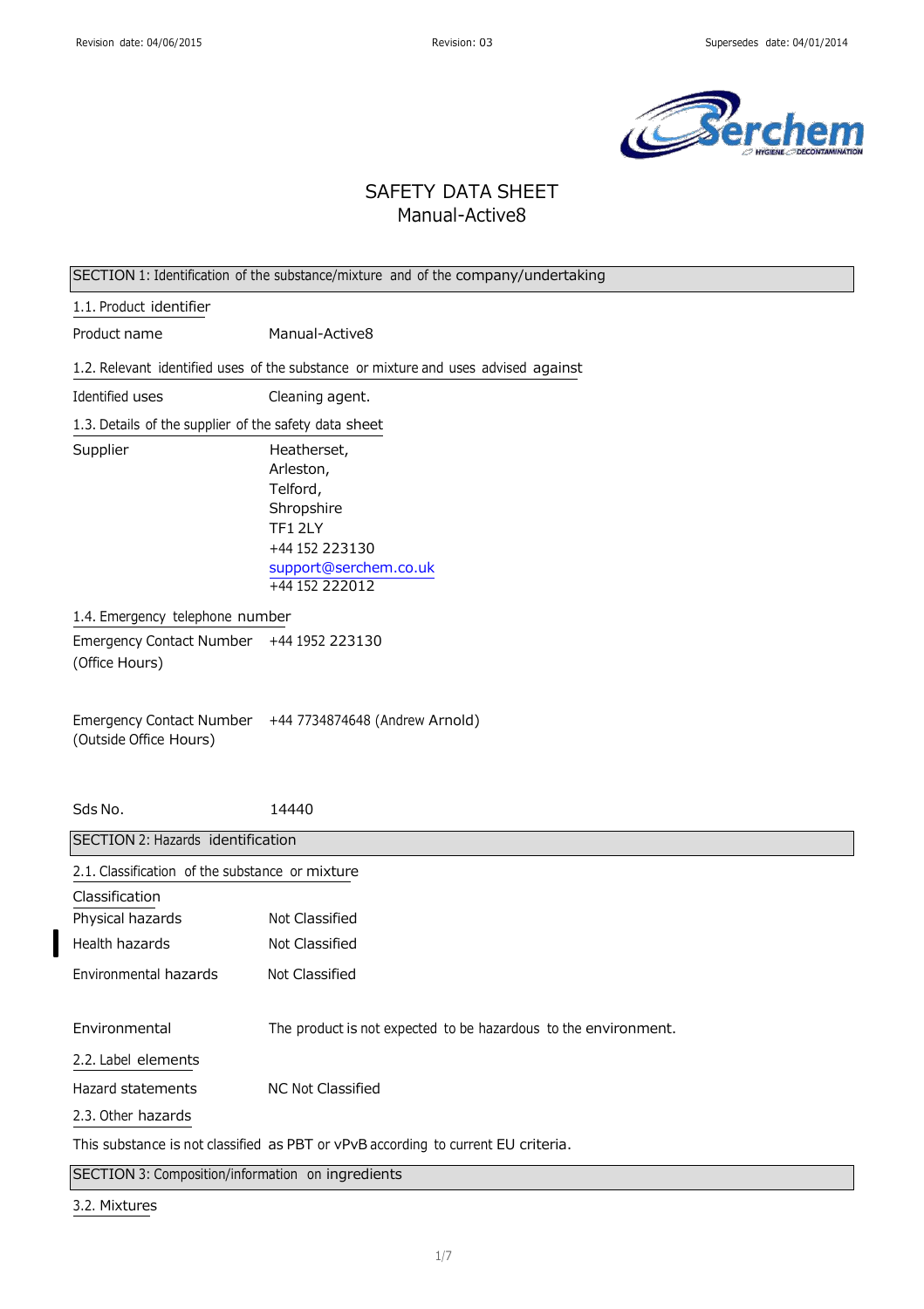| MONOPROPYLENE GLYCOL<br>CAS number: 57-55-6                                             | EC number: 200-338-0                                                                                                                                  | 10-30%<br>REACH registration number: 01-<br>2119456809-23         |
|-----------------------------------------------------------------------------------------|-------------------------------------------------------------------------------------------------------------------------------------------------------|-------------------------------------------------------------------|
| Classification<br>Not Classified                                                        |                                                                                                                                                       | Classification (67/548/EEC or 1999/45/EC)                         |
| PROPAN-2-OL<br>CAS number: 67-63-0                                                      | EC number: 200-661-7                                                                                                                                  | $1 - 5%$<br>REACH registration number: 01-<br>2119457558-25       |
| Classification<br>Flam. Liq. 2 - H225<br>Eye Irrit. 2 - H319<br><b>STOT SE 3 - H336</b> |                                                                                                                                                       | Classification (67/548/EEC or 1999/45/EC)<br>F; R11. Xi; R36. R67 |
| Composition comments                                                                    | The Full Text for all R-Phrases and Hazard Statements are Displayed in Section 16.<br>The data shown are in accordance with the latest EC Directives. |                                                                   |

| SECTION 4: First aid measures                                             |                                                                                                                                                                                                    |  |
|---------------------------------------------------------------------------|----------------------------------------------------------------------------------------------------------------------------------------------------------------------------------------------------|--|
| 4.1. Description of first aid measures                                    |                                                                                                                                                                                                    |  |
| Inhalation                                                                | Move affected person to fresh air at once. Get medical attention if any discomfort continues.                                                                                                      |  |
| Ingestion                                                                 | Rinse mouth thoroughly with water. Give plenty of water to drink. Do not induce vomiting. Get<br>medical attention if any discomfort continues.                                                    |  |
| Skin contact                                                              | Remove contaminated clothing immediately and wash skin with soap and water. Get medical<br>attention if any discomfort continues.                                                                  |  |
| Eye contact                                                               | Rinse immediately with plenty of water. Remove any contact lenses and open eyelids wide<br>apart. Continue to rinse for at least 15 minutes. Get medical attention if any discomfort<br>continues. |  |
| 4.2. Most important symptoms and effects, both acute and delayed          |                                                                                                                                                                                                    |  |
| General information                                                       | No specific health hazards known.                                                                                                                                                                  |  |
|                                                                           | 4.3. Indication of any immediate medical attention and special treatment needed                                                                                                                    |  |
| Notes for the doctor                                                      | Treat symptomatically.                                                                                                                                                                             |  |
| SECTION 5: Firefighting measures                                          |                                                                                                                                                                                                    |  |
| 5.1. Extinguishing media                                                  |                                                                                                                                                                                                    |  |
| Suitable extinguishing media                                              | Extinguish with alcohol-resistant foam, carbon dioxide, dry powder or water fog.                                                                                                                   |  |
| 5.2. Special hazards arising from the substance or mixture                |                                                                                                                                                                                                    |  |
| Hazardous combustion<br>products                                          | Oxides of carbon. Thermal decomposition or combustion may liberate carbon oxides and<br>other toxic gases or vapours.                                                                              |  |
| 5.3. Advice for firefighters<br>Protective actions during<br>firefighting | Do not use water jet as an extinguisher, as this will spread the fire. Containers close to fire<br>should be removed or cooled with water.                                                         |  |
| SECTION 6: Accidental release measures                                    |                                                                                                                                                                                                    |  |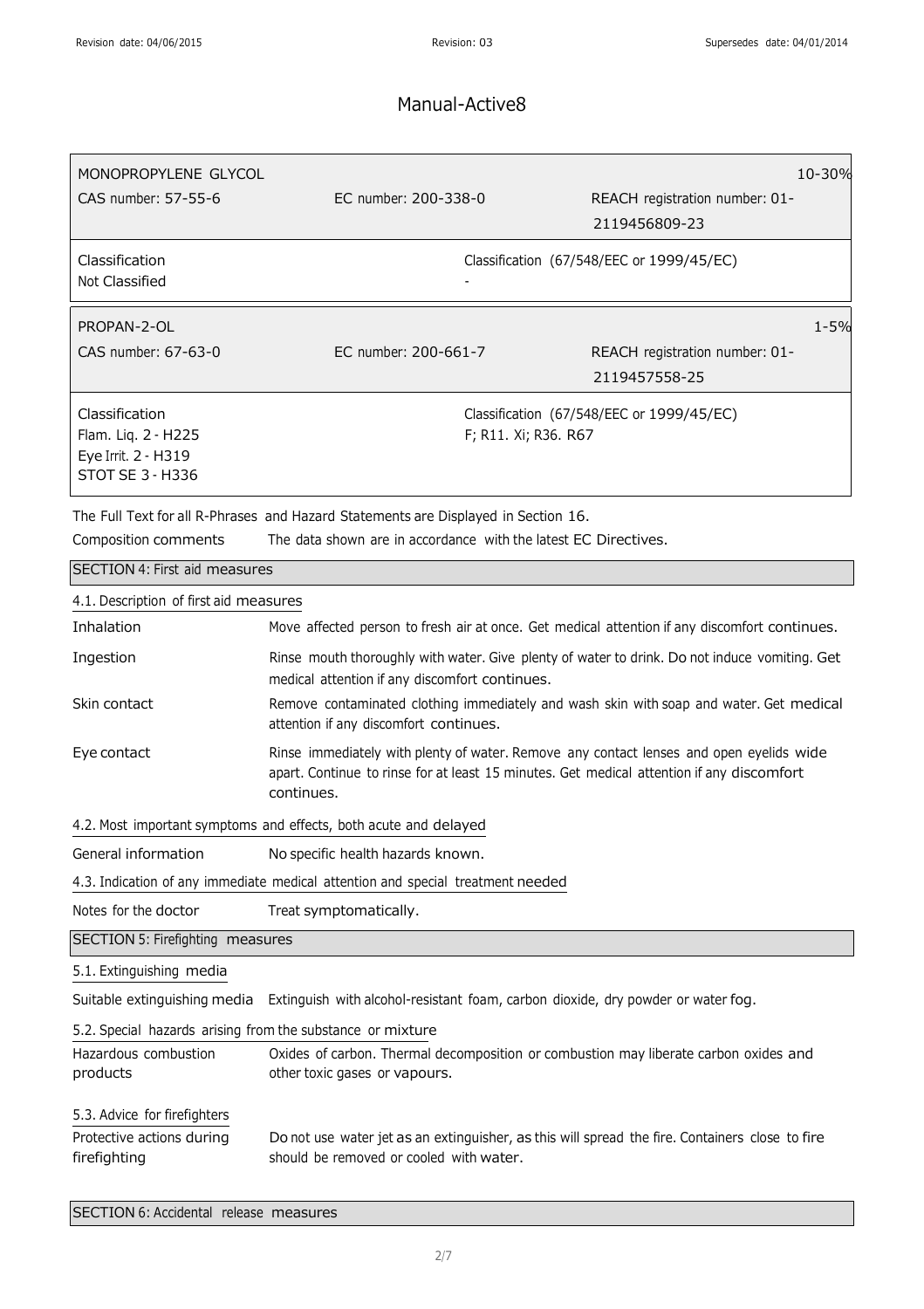|                                                           | 6.1. Personal precautions, protective equipment and emergency procedures                                                                                                                                                                                                                                                                            |
|-----------------------------------------------------------|-----------------------------------------------------------------------------------------------------------------------------------------------------------------------------------------------------------------------------------------------------------------------------------------------------------------------------------------------------|
| Personal precautions                                      | Wear protective clothing as described in Section 8 of this safety data sheet. Avoid contact with<br>skin and eyes. Provide adequate ventilation.                                                                                                                                                                                                    |
| 6.2. Environmental precautions                            |                                                                                                                                                                                                                                                                                                                                                     |
| Environmental precautions                                 | Spillages or uncontrolled discharges into watercourses must be reported immediately to the<br>Environmental Agency or other appropriate regulatory body.                                                                                                                                                                                            |
| 6.3. Methods and material for containment and cleaning up |                                                                                                                                                                                                                                                                                                                                                     |
| Methods for cleaning up                                   | Stop leak if possible without risk. Absorb in vermiculite, dry sand or earth and place into<br>containers. Flush contaminated area with plenty of water. Avoid the spillage or runoff entering<br>drains, sewers or watercourses. Collect and place in suitable waste disposal containers and<br>seal securely. For waste disposal, see Section 13. |
| 6.4. Reference to other sections                          |                                                                                                                                                                                                                                                                                                                                                     |
| Reference to other sections                               | Wear protective clothing as described in Section 8 of this safety data sheet.                                                                                                                                                                                                                                                                       |
| SECTION 7: Handling and storage                           |                                                                                                                                                                                                                                                                                                                                                     |
| 7.1. Precautions for safe handling                        |                                                                                                                                                                                                                                                                                                                                                     |
| Usage precautions                                         | Avoid spilling. Avoid contact with skin and eyes.                                                                                                                                                                                                                                                                                                   |
|                                                           | 7.2. Conditions for safe storage, including any incompatibilities                                                                                                                                                                                                                                                                                   |
| Storage precautions                                       | Store in tightly-closed, original container in a dry, cool and well-ventilated place. Store away<br>from the following materials: Oxidising materials. Acids. Strong alkalis.                                                                                                                                                                       |
| 7.3. Specific end use(s)                                  |                                                                                                                                                                                                                                                                                                                                                     |
| Specific end use(s)                                       | The identified uses for this product are detailed in Section 1.2.                                                                                                                                                                                                                                                                                   |
| SECTION 8: Exposure Controls/personal protection          |                                                                                                                                                                                                                                                                                                                                                     |
| 8.1. Control parameters                                   |                                                                                                                                                                                                                                                                                                                                                     |
| Occupational exposure limits<br>MONOPROPYLENE GLYCOL      |                                                                                                                                                                                                                                                                                                                                                     |
|                                                           | Long-term exposure limit (8-hour TWA): WEL 150 ppm 474 mg/m <sup>3</sup> total vapour and particulates<br>Long-term exposure limit (8-hour TWA): WEL 10 mg/m <sup>3</sup> particulate                                                                                                                                                               |
| PROPAN-2-OL                                               |                                                                                                                                                                                                                                                                                                                                                     |
|                                                           | Short-term exposure limit (15-minute): WEL 500 ppm 1250 mg/m <sup>3</sup><br>Long-term exposure limit (8-hour TWA): WEL 400 ppm 999 mg/m <sup>3</sup>                                                                                                                                                                                               |
| WEL = Workplace Exposure Limit                            |                                                                                                                                                                                                                                                                                                                                                     |
| Ingredient comments                                       | WEL = Workplace Exposure Limits                                                                                                                                                                                                                                                                                                                     |
|                                                           | MONOPROPYLENE GLYCOL (CAS: 57-55-6)                                                                                                                                                                                                                                                                                                                 |
| Ingredient comments                                       | WEL = Workplace Exposure Limits                                                                                                                                                                                                                                                                                                                     |
| <b>DNEL</b>                                               | Industry - Inhalation; Long term systemic effects: 50 mg/m <sup>3</sup><br>Industry - Inhalation; Long term local effects: 10 mg/m <sup>3</sup><br>Consumer - Inhalation; Long term systemic effects: 168 mg/m <sup>3</sup><br>Consumer - Inhalation; Long term local effects: 10 mg/m <sup>3</sup>                                                 |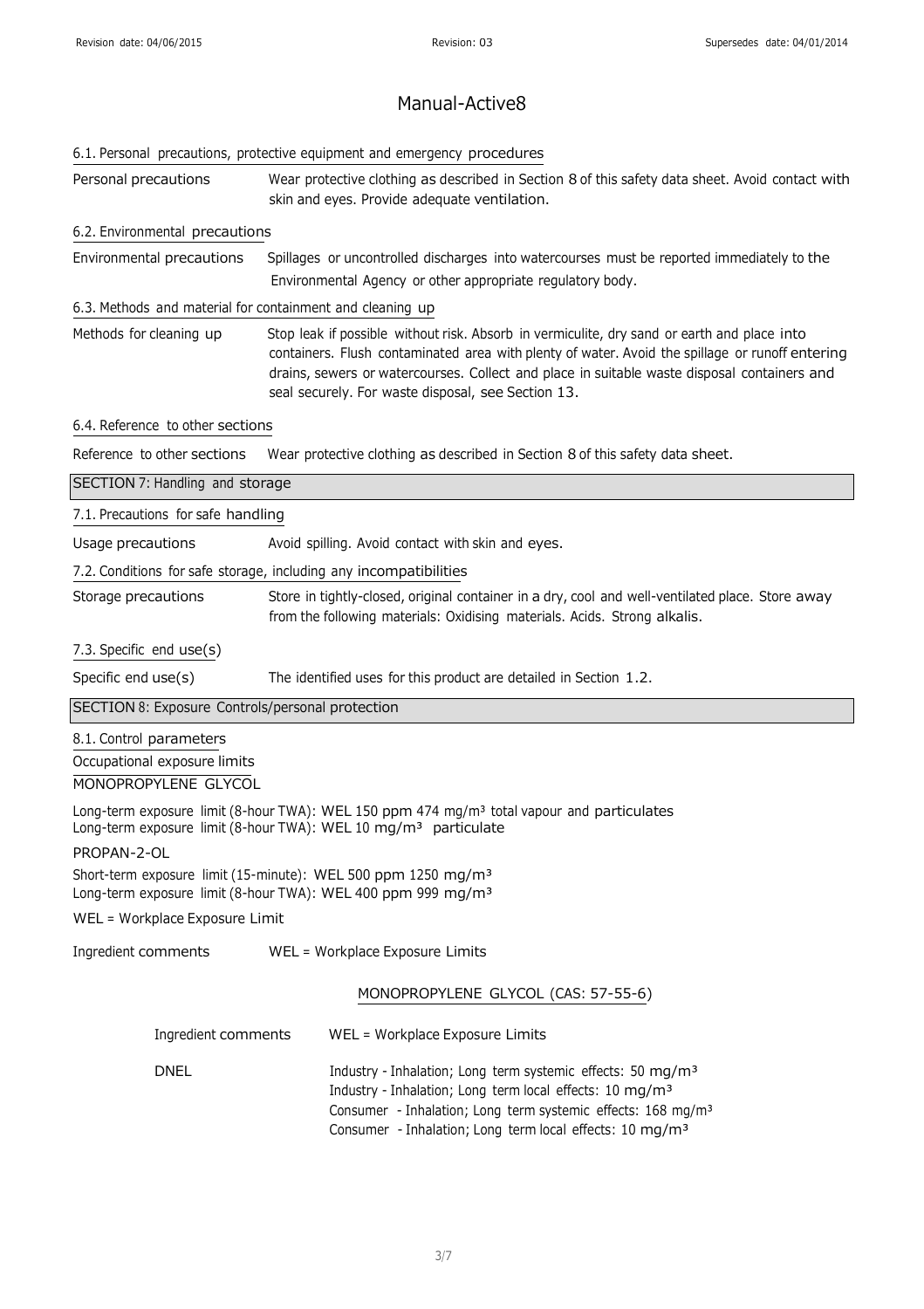| <b>PNEC</b>            | - Fresh water; 260 mg/l                                                                                                                                                                                                                                                                                                                          |
|------------------------|--------------------------------------------------------------------------------------------------------------------------------------------------------------------------------------------------------------------------------------------------------------------------------------------------------------------------------------------------|
|                        | - Marine water; 26 mg/l<br>- STP; 20000 mg/l<br>- Sediment (Freshwater); 572 mg/l<br>- Sediment (Marinewater); 57.2 mg/l<br>- Soil; 50 mg/l                                                                                                                                                                                                      |
|                        | PROPAN-2-OL (CAS: 67-63-0)                                                                                                                                                                                                                                                                                                                       |
| <b>DNEL</b>            | Industry - Dermal; Long term systemic effects: 888 mg/kg/day<br>Industry - Inhalation; Long term systemic effects: 500 mg/m <sup>3</sup><br>Consumer - Dermal; Long term systemic effects: 319 mg/kg/day<br>Consumer - Inhalation; Long term systemic effects: 89 mg/m <sup>3</sup><br>Consumer - Oral; Long term systemic effects: 26 mg/kg/day |
| <b>PNEC</b>            | - Fresh water; 140.9 mg/l<br>- Marine water; 140.9 mg/l<br>- Intermittent release; 140.9 mg/l<br>$-STP$ ; 2251 mg/l<br>- Sediment (Freshwater); 552 mg/kg<br>- Sediment (Marinewater); 552 mg/kg<br>- Soil; 28 mg/kg                                                                                                                             |
| 8.2. Exposure controls |                                                                                                                                                                                                                                                                                                                                                  |

Protective equipment





Eye/face protection The following protection should be worn: Chemical splash goggles.

Hand protection Chemical-resistant, impervious gloves complying with an approved standard should be worn if a risk assessment indicates skin contact is possible. The most suitable glove should be chosen in consultation with the glove supplier/manufacturer, who can provide information about the breakthrough time of the glove material. Nitrile rubber. Neoprene. EN 374 Wear suitable protective clothing as protection against splashing or contamination.

Other skin and body

protection

Respiratory protection Respiratory protection must be used if the airborne contamination exceeds the recommended occupational exposure limit. Wear a respirator fitted with the following cartridge: Combination filter, type A2/P3. EN 136/140/145/143/149

| 9.1. Information on basic physical and chemical properties |                       |  |
|------------------------------------------------------------|-----------------------|--|
| Appearance                                                 | Clear                 |  |
| Liquid Colour                                              | Blue                  |  |
| Odour                                                      | Slight alcoholic.     |  |
| Flash point                                                | 81°C CC (Closed cup). |  |
| Relative density                                           | $1.079$ @ 20°C        |  |
| Solubility(ies)                                            | Soluble in water.     |  |
| рH                                                         | $7.5 - 8.7$ Typical   |  |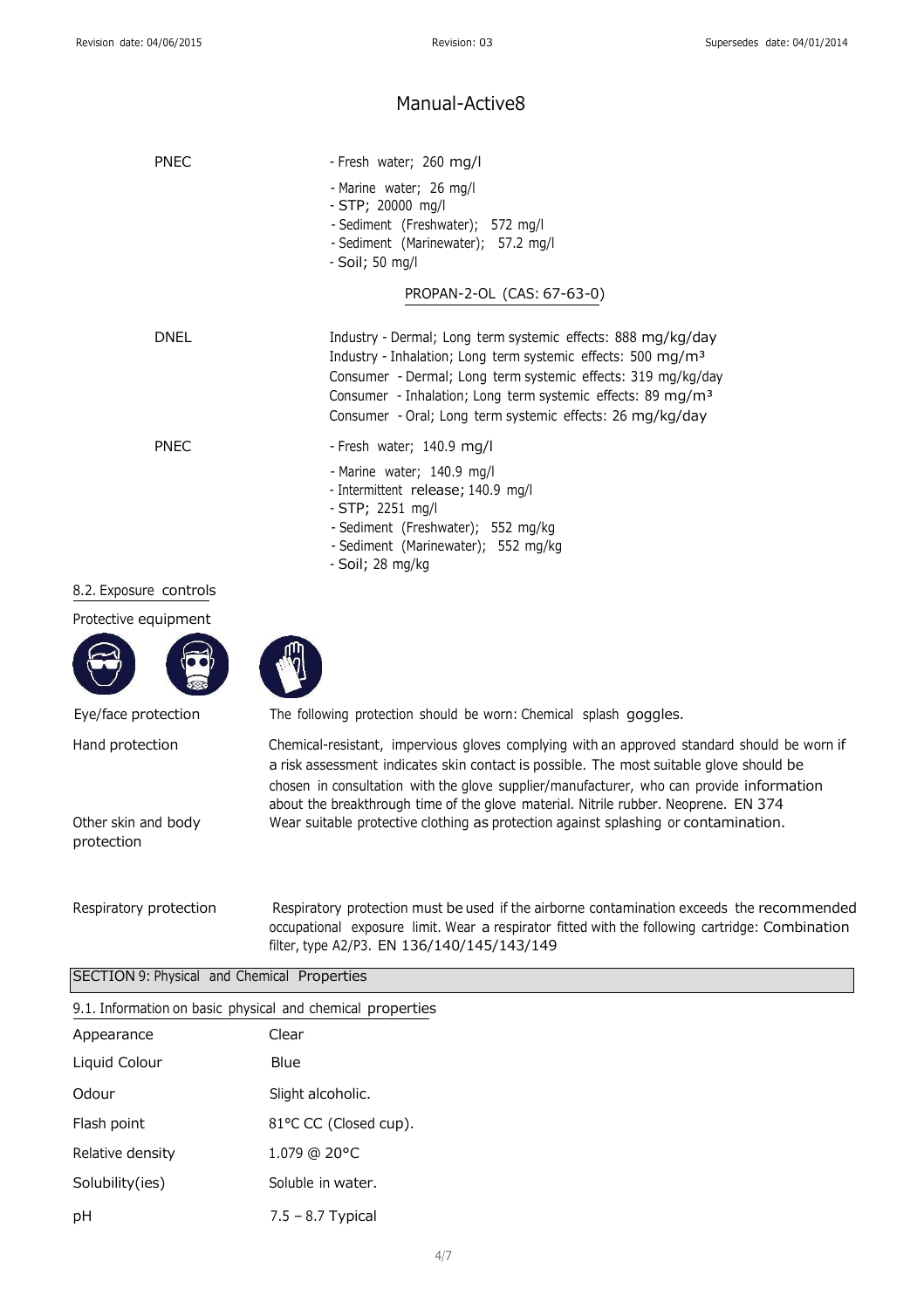### 9.2. Other information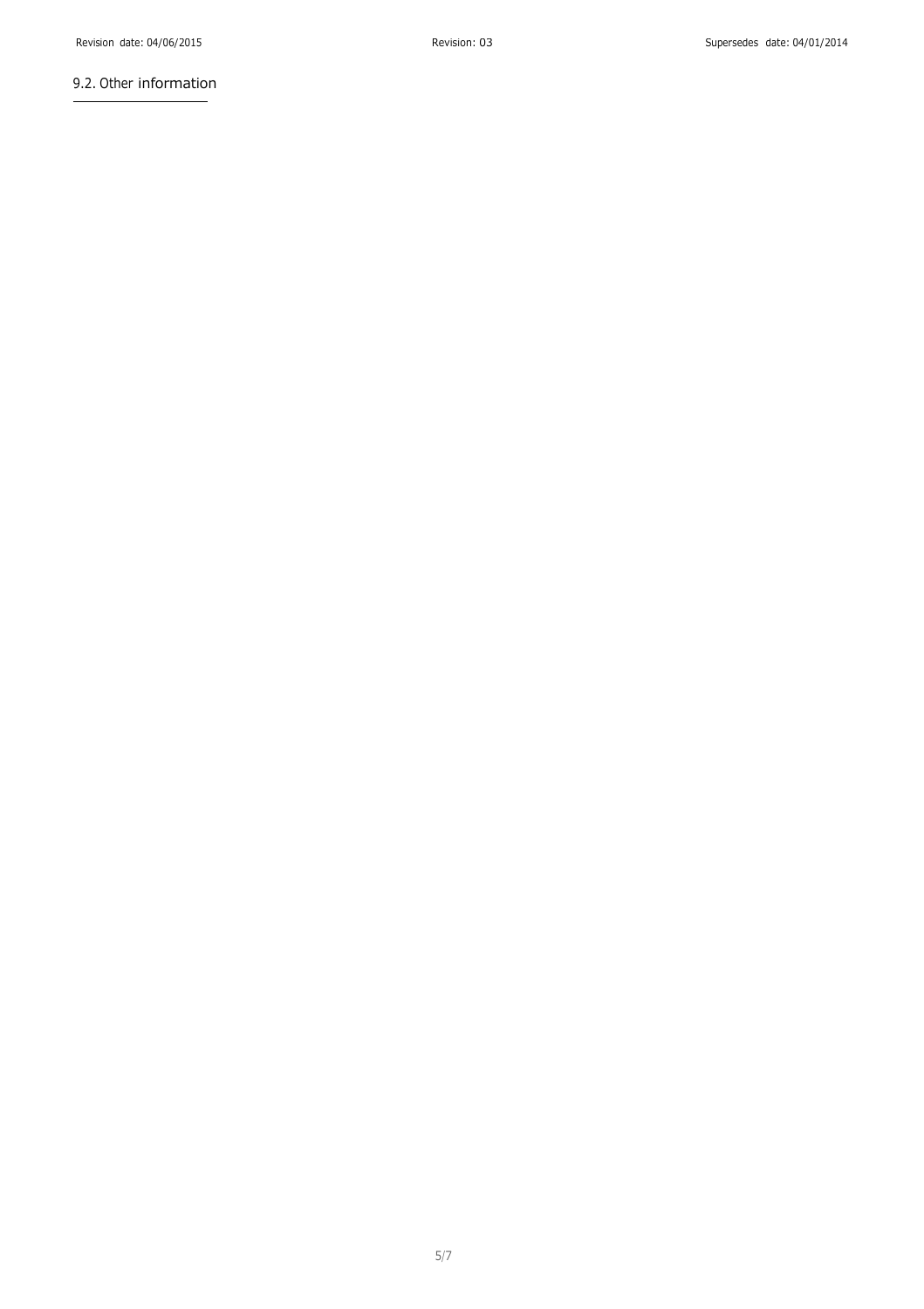| Other information                                                | Not available.                                                                                                        |
|------------------------------------------------------------------|-----------------------------------------------------------------------------------------------------------------------|
| SECTION 10: Stability and reactivity                             |                                                                                                                       |
| 10.1. Reactivity                                                 |                                                                                                                       |
| Reactivity                                                       | There are no known reactivity hazards associated with this product.                                                   |
| 10.2. Chemical stability                                         |                                                                                                                       |
| Stability                                                        | Stable at normal ambient temperatures and when used as recommended.                                                   |
| 10.3. Possibility of hazardous reactions                         |                                                                                                                       |
| Possibility of hazardous<br>reactions                            | Will not polymerise.                                                                                                  |
| 10.4. Conditions to avoid                                        |                                                                                                                       |
| Conditions to avoid                                              | Avoid contact with the following materials: Oxidising agents. Reducing agents.                                        |
| 10.5. Incompatible materials                                     |                                                                                                                       |
| Materials to avoid                                               | Strong acids. Strong oxidising agents. Strong alkalis.                                                                |
| 10.6. Hazardous decomposition products                           |                                                                                                                       |
| Hazardous decomposition<br>products                              | Oxides of carbon. Thermal decomposition or combustion may liberate carbon oxides and<br>other toxic gases or vapours. |
| SECTION 11: Toxicological information                            |                                                                                                                       |
| 11.1. Information on toxicological effects                       |                                                                                                                       |
| Acute toxicity - oral<br>Acute toxicity oral (LD50<br>mg/kg)     | 2,000.0                                                                                                               |
| Species                                                          | Rat                                                                                                                   |
| Acute toxicity - dermal<br>Acute toxicity dermal (LD50<br>mg/kg) | 2,000.0                                                                                                               |
| Species                                                          | Rabbit                                                                                                                |
| Inhalation                                                       | Gas or vapour in high concentrations may irritate the respiratory system.                                             |
| Ingestion                                                        | Gastrointestinal symptoms, including upset stomach.                                                                   |
| Skin contact                                                     | Prolonged contact may cause dryness of the skin.                                                                      |
| Eye contact                                                      | May cause temporary eye irritation.                                                                                   |
| SECTION 12: Ecological Information                               |                                                                                                                       |
| Ecotoxicity                                                      | The product components are not classified as environmentally hazardous. However, large or                             |

frequent spills may have hazardous effects on the environment.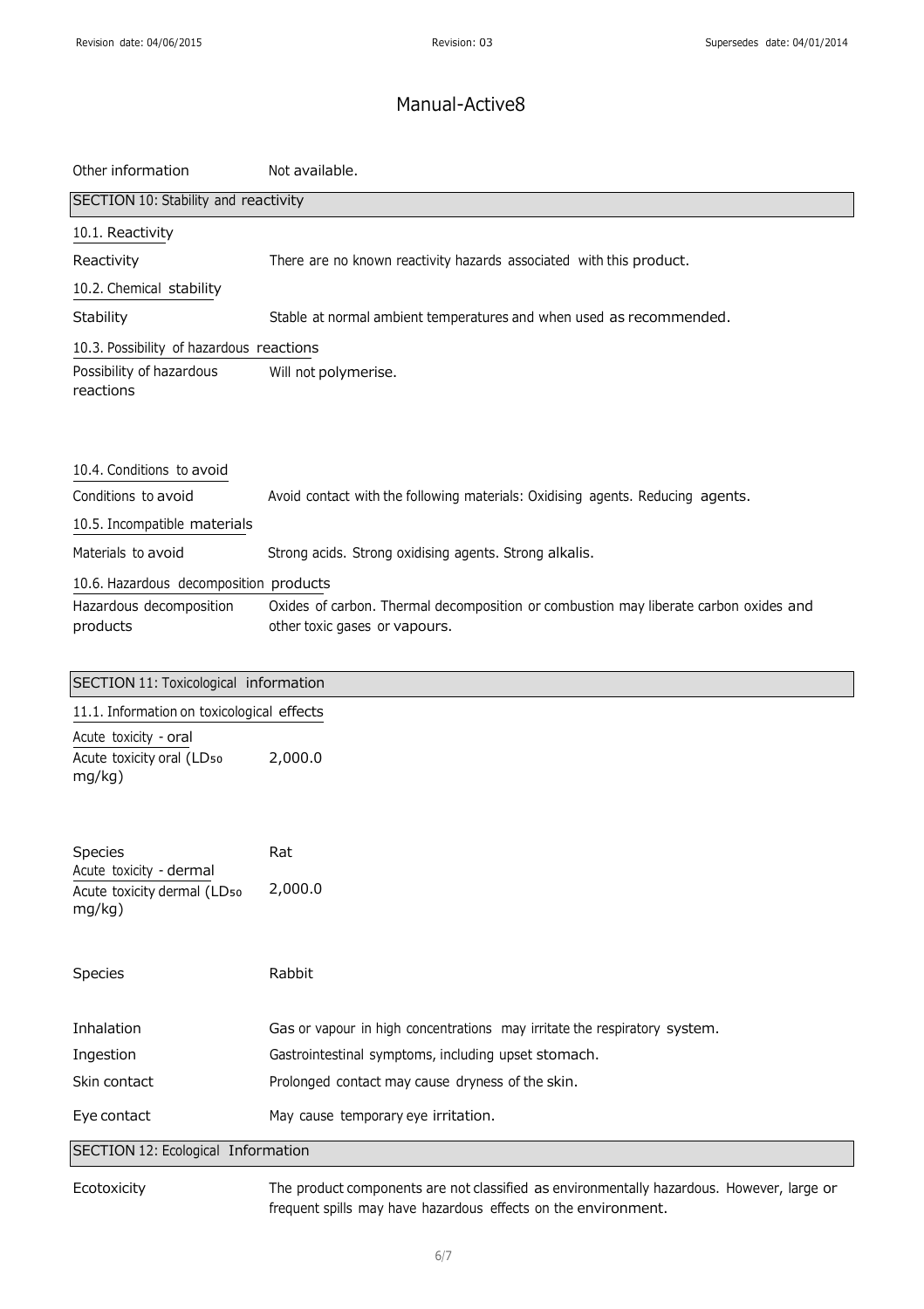12.1. Toxicity

Toxicity No data available.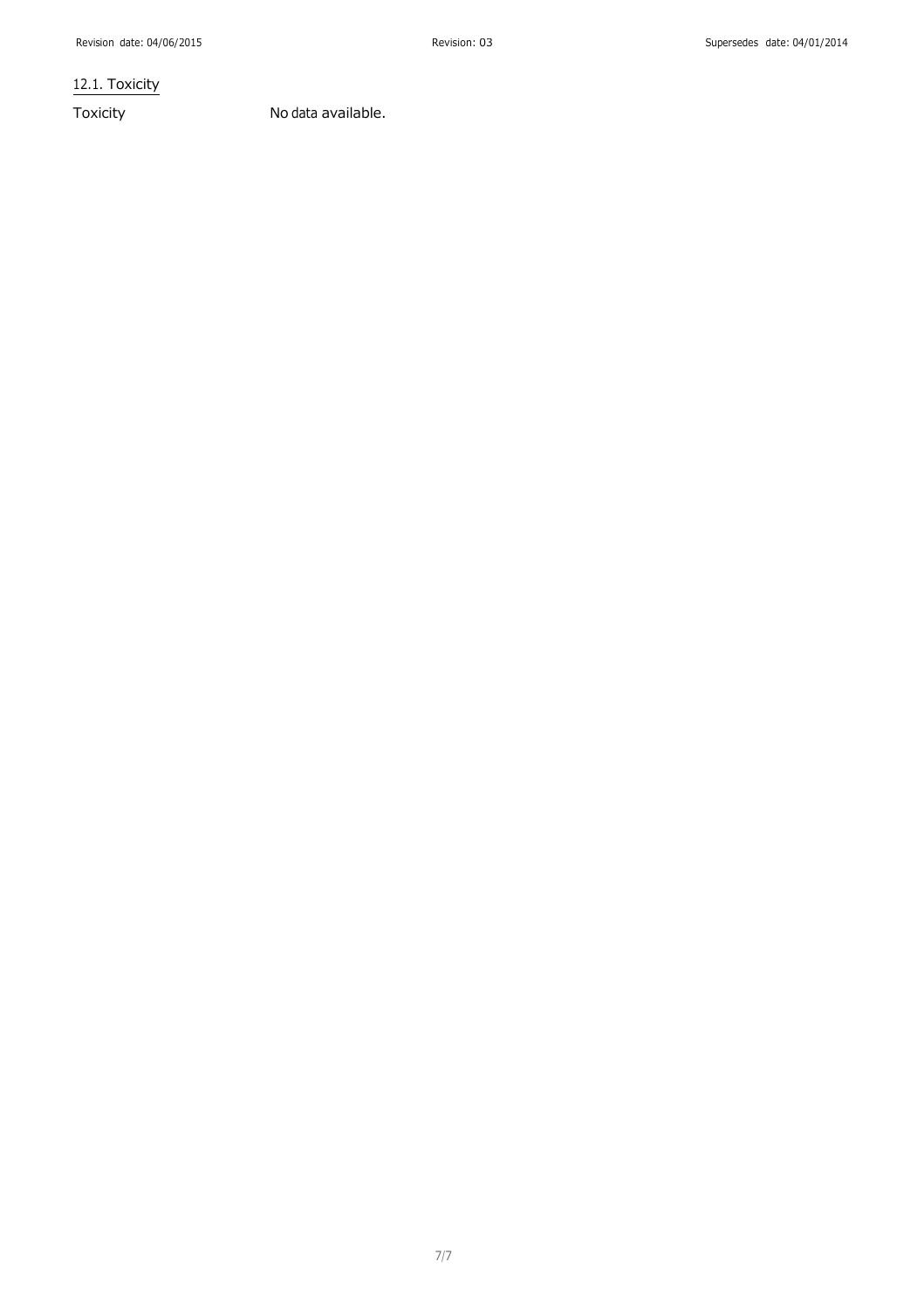#### 12.2. Persistence and degradability

Persistence and degradability The substance is readily biodegradable.

#### 12.3. Bioaccumulative potential

Bioaccumulative potential The product does not contain any substances expected to be bioaccumulating.

12.4. Mobility in soil

Mobility The product is soluble in water.

12.5. Results of PBT and vPvB assessment

Results of PBT and vPvB assessment This product does not contain any substances classified as PBT or vPvB.

#### 12.6. Other adverse effects

Other adverse effects Not determined.

| SECTION 13: Disposal considerations |                                                                                                                                                                             |
|-------------------------------------|-----------------------------------------------------------------------------------------------------------------------------------------------------------------------------|
| 13.1. Waste treatment methods       |                                                                                                                                                                             |
| General information                 | Waste should be treated as controlled waste. Dispose of waste to licensed waste disposal site<br>in accordance with the requirements of the local Waste Disposal Authority. |
| Disposal methods                    | Dispose of waste to licensed waste disposal site in accordance with the requirements of the<br>local Waste Disposal Authority.                                              |

#### SECTION 14: Transport information

| General                  | The product is not covered by international regulations on the transport of dangerous goods |
|--------------------------|---------------------------------------------------------------------------------------------|
|                          | (IMDG, IATA, ADR/RID).                                                                      |
| 14.1. UN number          |                                                                                             |
| No information required. |                                                                                             |

14.2. UN proper shipping name

No information required.

14.3. Transport hazard class(es)

No information required.

14.4. Packing group

No information required.

14.5. Environmental hazards

Environmentally hazardous substance/marine pollutant

No.

14.6. Special precautions for user

No information required.

14.7. Transport in bulk according to Annex II of MARPOL73/78 and the IBC Code

Transport in bulk according to No information required.Annex II of MARPOL 73/78 and the IBC Code